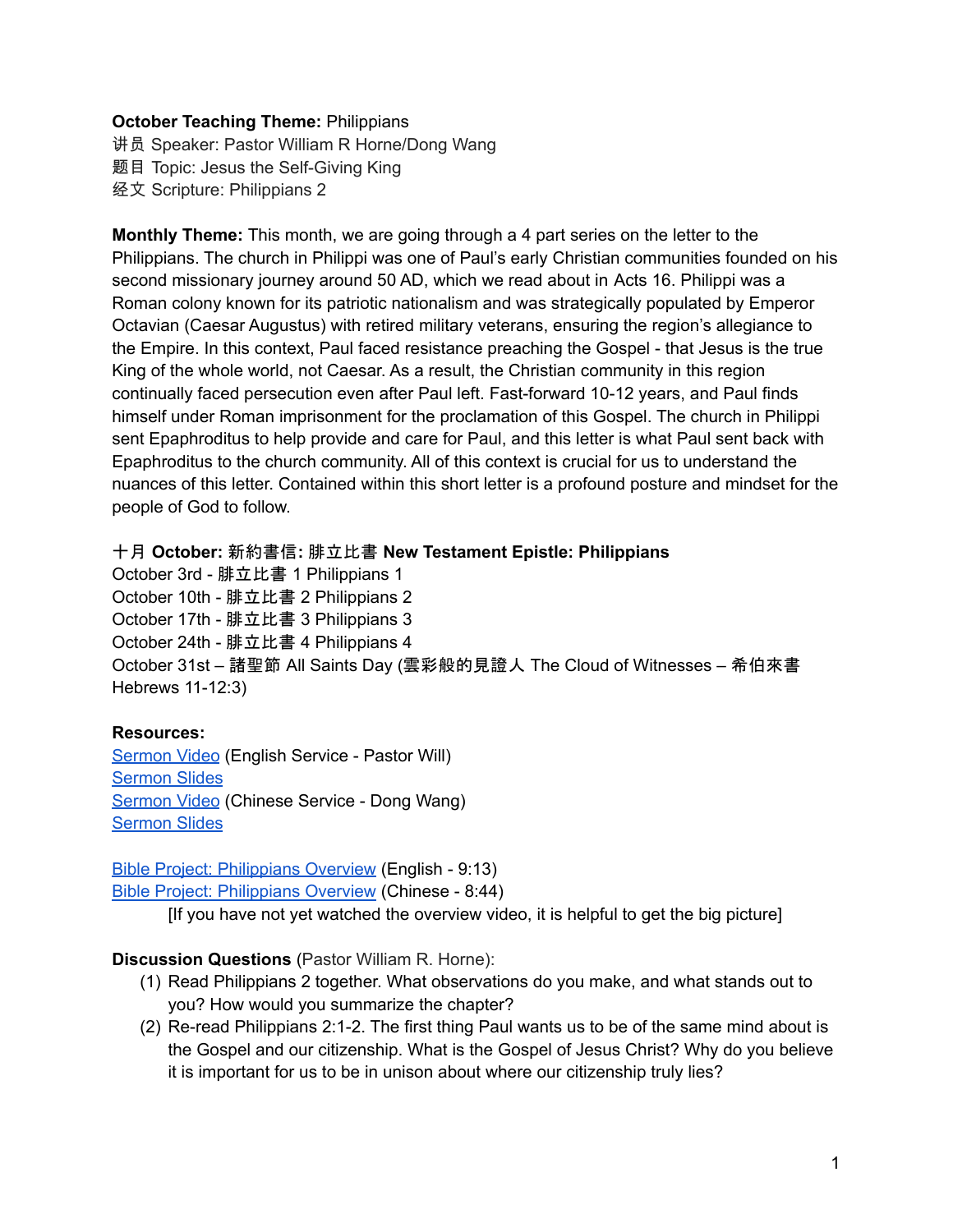- (3) Re-read Philippians 2:3-4. The second thing Paul wants us to be of the same mind about is the value of others. How does Paul define "humility" here in Philippians 2? What is one practice we can adopt this week to "value others above yourselves"?
- (4) Re-read Philippians 2:5-8. How does Jesus exemplify what true humility looks like? How is God revealed in Jesus "emptying himself" to the point of death on a cross?
- (5) Re-read Philippians 2:9-11. What does it mean to you that Jesus is LORD? How does this claim change everything?

# **Important Notes** (Pastor William R. Horne)**:**

Notes on Q1: Again, as always recall the context of the letter, found [above.](#page-0-0) "Therefore" anchors us back into Paul's command found in Phil 1:27 "Whatever happens, lead a life worthy of the gospel of Christ." That is - whatever you do, whatever circumstances you face, strive to live a life consistent with the good news of King Jesus. See Paul calls us, to wake up every day with the resolve to be formed by the Good News of King Jesus and the Kingdom - not the different stories the world has to offer. So "living worthy of the Gospel" is always a question of growth and formation. What stories are forming me?

Notes on Q2: To be of the "same mind" means to be united in the same priorities, purpose, and goal. Being of the "same mind" DOES NOT mean we will have the same opinions about everything, but we will be like-minded about two foundational things: (1) the Gospel and our Citizenship and (2) the value of others.

**The Gospel of Jesus the Christ is a royal announcement that Jesus is King and his Upside-Down Kingdom will reign forever.** We have been invited to give our faith, trust, loyalty, and allegiance to King Jesus and join his Upside-Down Kingdom. Out of this good news flows all of the other beautiful truths we find in Jesus - like our deliverance from sin and death, eternal life, adoption into the royal family of God, and transformation through the Spirit. Key in this good news is the *idea of citizenship* - those who give their allegiance to King Jesus are now citizens of another Kingdom and are called to live by its vision and ethics through the power of the Spirit. This idea of citizenship is of supreme importance to Jesus followers living in cultures of strong patriotism and nationalism, like the church in Philippi was. Throughout the letter to the Philippian church, it is evident that the church community is not lacking love for one another. Paul's concern is not that there is a lack of love, but that the existing love will be eroded by internal friction in the community by their not having the same mind about what it means to be the people of God in Philippi.

Notes on Q3: The Christian virtue of "humility" is not living life with a lack of self-esteem, but is the action of putting others' needs and well-being ahead of your own. The world's logic is to pursue prestige and self-fulfillment at the expense of others. Other people are only as good as what they can get me. That's why we invest our time in "networking" instead of authentic community. The Kingdom's logic takes the focus outside of oneself and truly sees, cares, and values others we encounter. The way of King Jesus prioritizes communion by creating belonging for the other. It moves towards a different type of gathering that breaks boundaries and crosses borders.